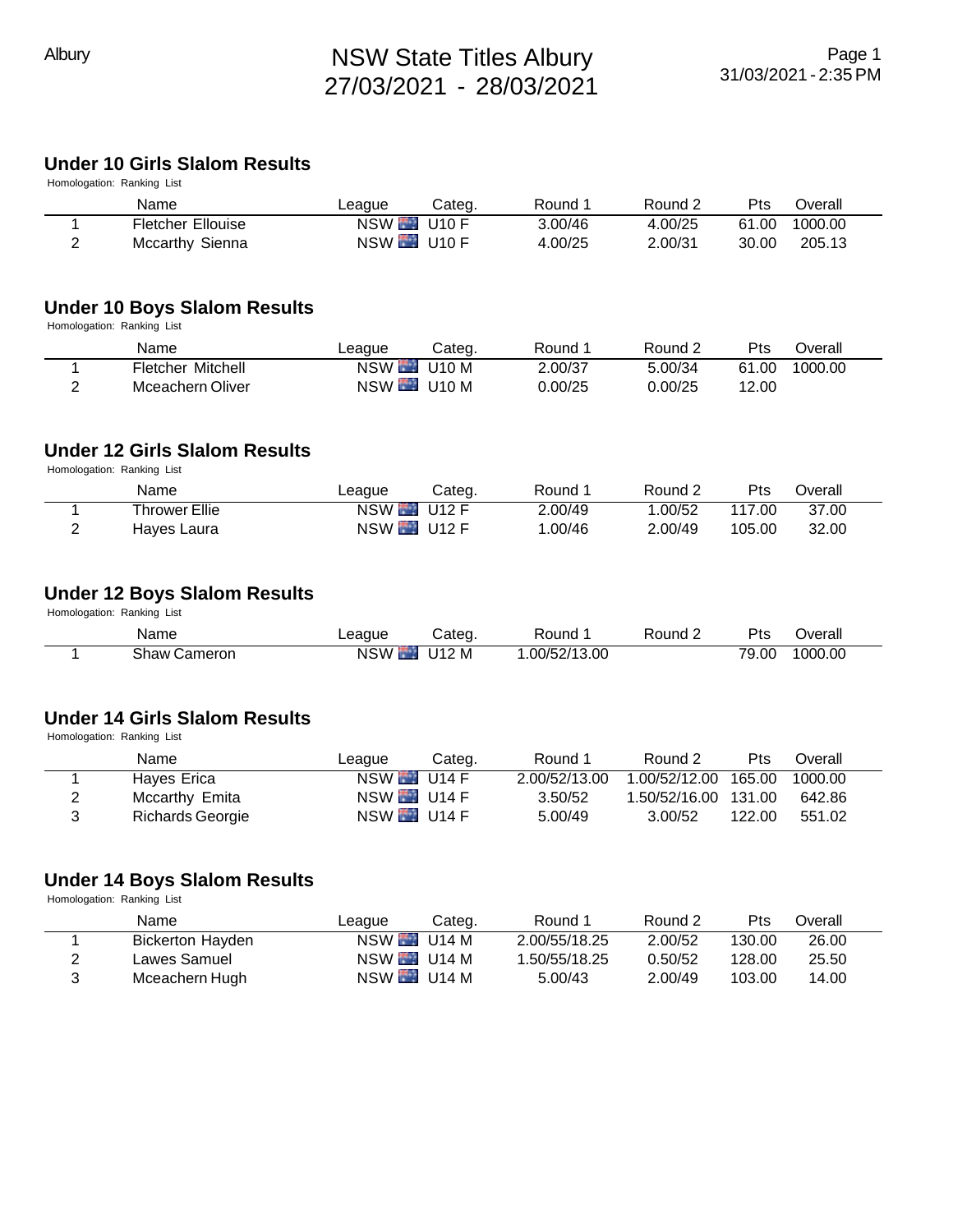#### **Under 17 Girls Slalom Results** Homologation: Ranking List

| <b>Tromotogation:</b> Kanking List |                         |                  |        |               |               |            |         |
|------------------------------------|-------------------------|------------------|--------|---------------|---------------|------------|---------|
|                                    | Name                    | League           | Categ. | Round 1       | Round 2       | <b>Pts</b> | Overall |
|                                    | Shaw Isabel             | NSW U17 F        |        | 3.50/55/13.00 | 1.00/55/13.00 | 85.00      | 985.29  |
| 2                                  | <b>Butlin Lara</b>      | <b>NSW U17 F</b> |        | 4.00/55/13.00 | 0.00/55/13.00 | 84.00      | 1000.00 |
| 3                                  | Ackerly Jennifer        | $NSW$ $U17F$     |        | 4.50/55/14.25 | 2.50/55/14.25 | 80.50      | 838.24  |
| 4                                  | Ashcroft Jaycee         | NSW U17 F        |        | 2.50/55/16.00 | 2.00/55/16.00 | 74.00      | 602.94  |
| 5                                  | <b>Skaines Charlize</b> | NSW $U17F$       |        | 1.50/55/18.25 | 5.00/52       | 65.00      | 397.06  |
| 6                                  | Richards Ada            | NSW U17 F        |        | 2.00/55/18.25 | 3.00/52       | 63.00      | 411.76  |
|                                    |                         |                  |        |               |               |            |         |

# **Under 17 Boys Slalom Results**

Homologation: Ranking List

|   | Name                       | League           | Categ. | Round 1       | Round 2       | <b>Pts</b> | Overall |  |
|---|----------------------------|------------------|--------|---------------|---------------|------------|---------|--|
|   | O'Toole Joel               | $NSW$ U17 M      |        | 0.50/58/12.00 | 3.50/58/13.00 | 93.50      | 1000.00 |  |
| 2 | Lawes Harrison             | <b>NSW U17 M</b> |        | 4.50/55/18.25 | 5.00/58/18.25 | 77.00      | 465.75  |  |
| 3 | Ackerly Benjamin           | <b>NSW U17 M</b> |        | 4.00/58/18.25 | 4.00/58/18.25 | 76.00      | 438.36  |  |
| 4 | Jennings-Gallagher Lugaidh | $NSW$ U17 M      |        | 2.50/58/14.25 | 4.00/52       | 64.00      | 726.03  |  |
| 5 | <b>Butlin Lochie</b>       | <b>NSW U17 M</b> |        | 4.00/58/18.25 | 1.50/52       | 61.50      | 438.36  |  |

#### **Under 21 Women Slalom Results**

Homologation: Ranking List

| Name                | League           | Categ. | Round 1 | Round 2       | Pts   | <b>Jverall</b> |
|---------------------|------------------|--------|---------|---------------|-------|----------------|
| Timmermans Evi      | NSW U21 F        |        | 4.00/49 | 4.00/55/18.25 | 70.00 | 16.00          |
| <b>Butlin Grace</b> | <b>NSW U21 F</b> |        | .50/52  | 4.00/52       | 64.00 | 10.00          |

#### **Under 21 Men Slalom Results** Homologation: Ranking List

| Tioniologation. Isamsing List |                 |              |        |               |               |       |         |  |
|-------------------------------|-----------------|--------------|--------|---------------|---------------|-------|---------|--|
|                               | Name            | League       | Categ. | Round 1       | Round 2       | Pts   | )verall |  |
|                               | Ashcroft Callan | $NSW$ $U21M$ |        | 2.00/58/13.00 | 3.00/58/13.00 | 93.00 | 33.00   |  |

#### **Open Men Slalom Results**

Homologation: Ranking List

| Name                   | ∟eaque           | Cateɑ. | Round 1 | Round 2                     | Pts   | ⊃verall |
|------------------------|------------------|--------|---------|-----------------------------|-------|---------|
| <b>Barber Mitchell</b> | NSW <sup>1</sup> | Ope M  |         | 4.50/58/12.00 2.50/58/12.00 | 98.50 | 40.50   |

## **Over 35 Men Slalom Results**

Homologation: Ranking List

|   | Name            | League                     | Categ. | Round 1                            | Round 2 | <b>Pts</b> | Overall |
|---|-----------------|----------------------------|--------|------------------------------------|---------|------------|---------|
|   | Finnimore David | $NSW$ $\blacksquare$ 035 M |        | 1.00/55/11.25 4.00/55/12.00 191.00 |         |            | 37.00   |
| 2 | Fletcher Bob    | NSW 035 M                  |        | 3.50/55/14.25                      | 5.00/52 | 146.50     | 21.50   |
| 3 | Hehir Nathan    | NSW 035 M                  |        | 4.50/55/18.25 2.50/55/18.25 139.00 |         |            | 10.50   |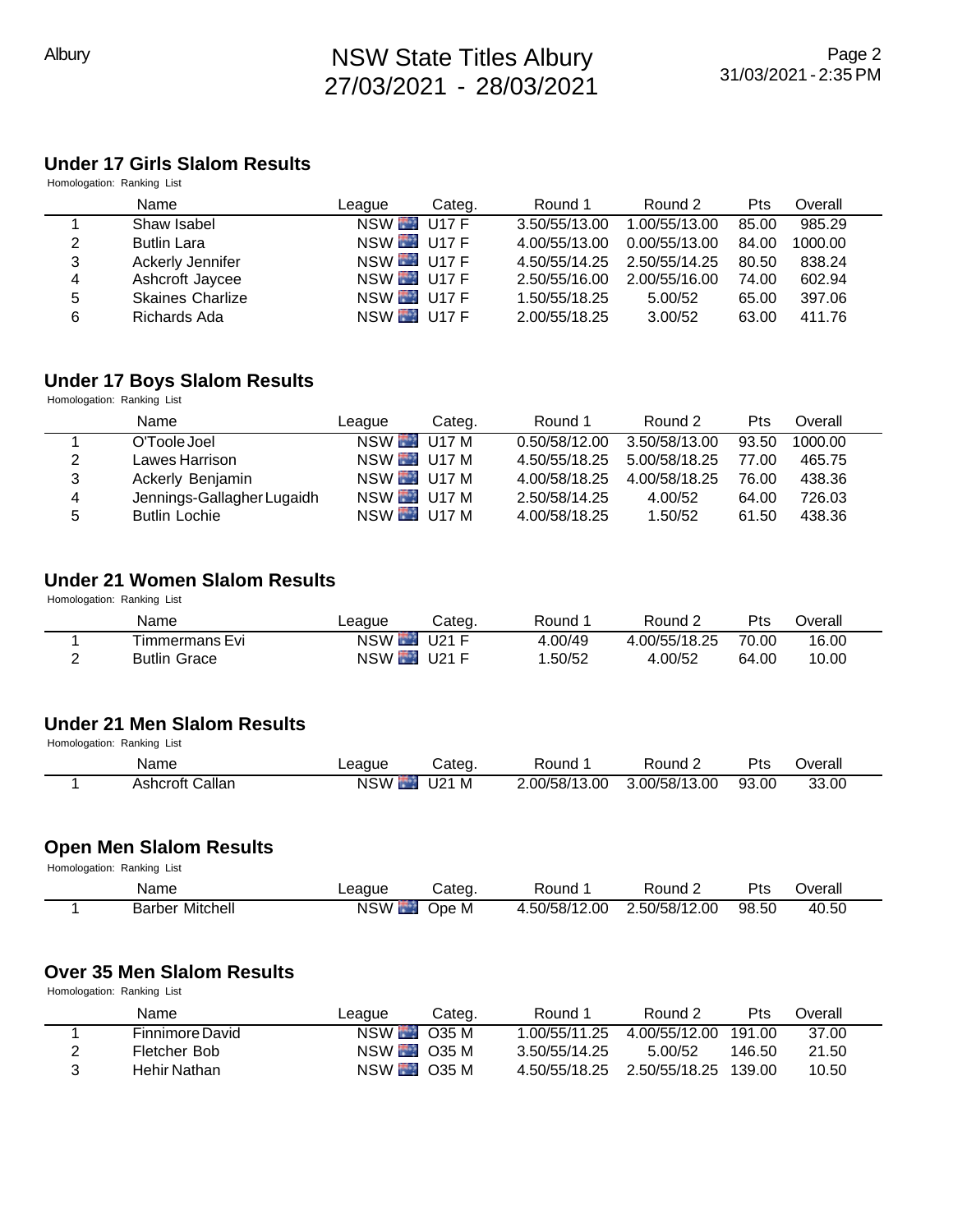# Albury **NSW State Titles Albury** 27/03/2021 - 28/03/2021

#### **Over 45 Women Slalom Results**

| Homologation: Ranking List |        |        |         |
|----------------------------|--------|--------|---------|
| Name                       | League | Categ. | Round 1 |

| Name               | League          | Cateq.         | Round        | Round 2 | $P_{\text{ts}}$ | Overall |  |
|--------------------|-----------------|----------------|--------------|---------|-----------------|---------|--|
| Nikki<br>Immermans | <b>NSW</b><br>ю | $\bigcap$ 45 F | .00/52/16.00 | 5.00/52 | 135.00          | 34.00   |  |

#### **Over 45 Men Slalom Results**

Homologation: Ranking List

| Pts<br>Round 2<br>Categ.<br>Round 1<br>Name<br>League                         | ่ ⊃verall |
|-------------------------------------------------------------------------------|-----------|
| $NSW$ $O45M$<br>3.00/55/13.00<br>33.00<br>Ashcroft Graham                     | 33.00     |
| NSW 045 M<br>6.00/49<br>3.50/52<br>2<br><b>Butlin Darren</b><br>15.50         | 9.50      |
| NSW 045 M<br>1.50/52<br>3<br>Lawes Matthew<br>7.50                            | 7.50      |
| $NSW$ $\blacksquare$ 045 M<br>3.50/49<br>1.50/49<br>O'Toole Neil<br>5.00<br>4 | 3.50      |

#### **Over 55 Women Slalom Results**

Homologation: Ranking List

| Name                  | ∟eaque           | Cated.     | Round  | Round≀ | $P_{\text{ts}}$ | <b>T</b> |
|-----------------------|------------------|------------|--------|--------|-----------------|----------|
| Cherie<br><b>Buck</b> | <b>NSW</b><br>п. | ነፍፍ<br>ノソソ | .00/37 |        | 34.00           | 1000.00  |

#### **Over 55 Men Slalom Results**

Homologation: Ranking List

| Name                    | ∟eaque          | Categ.       | Round         | Round '              | Pts | ⊃verall |
|-------------------------|-----------------|--------------|---------------|----------------------|-----|---------|
| <sub>-</sub> ouder Mark | NSW <b>Fig.</b> | <b>O55 M</b> | 2.50/55/16.00 | 3.00/55/14.25 155.50 |     | 1000.00 |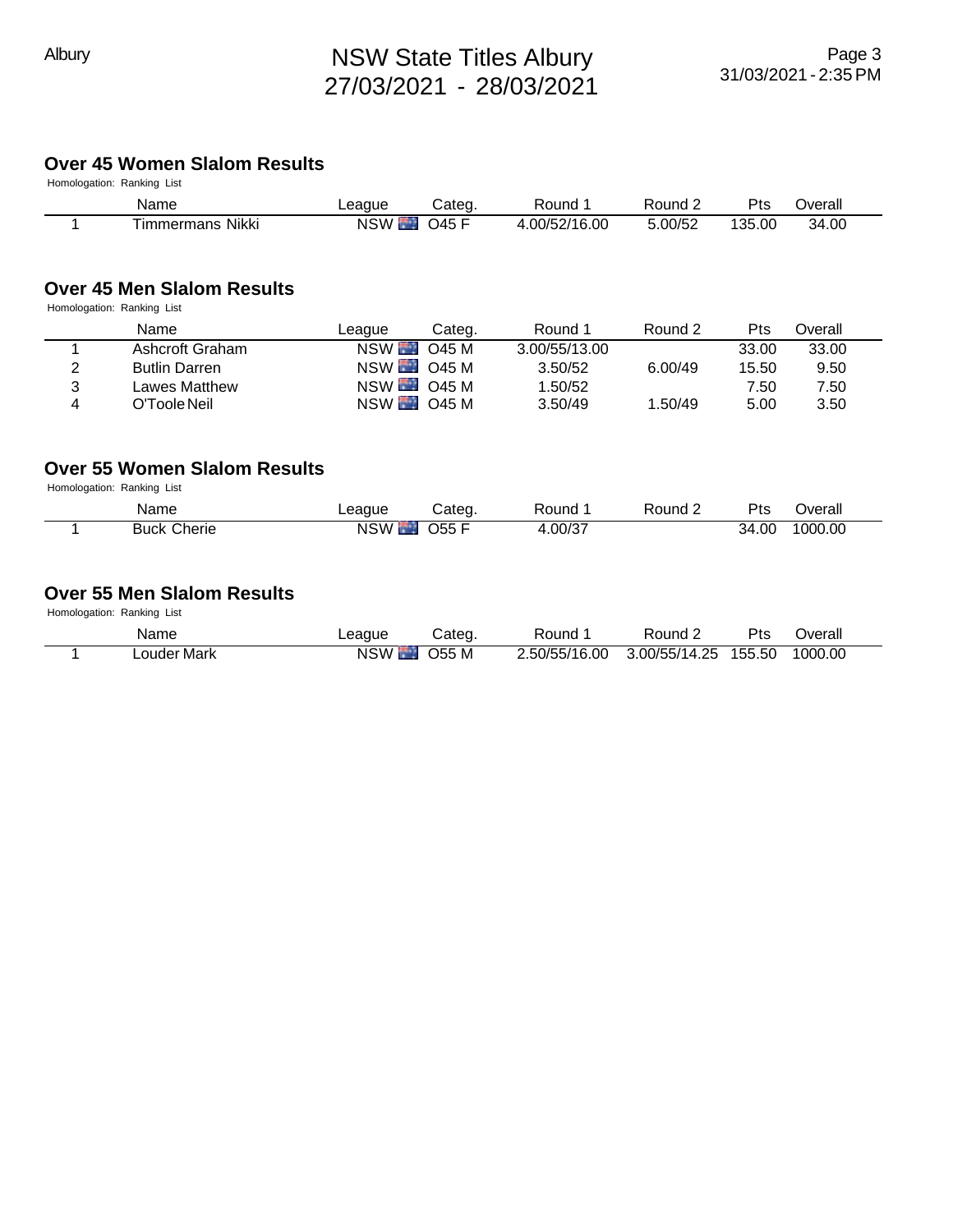# **Under 10 Girls Tricks Results**

|                              | UNUEL TU UIHS THUKS RESUITS<br>Homologation: Ranking List                  |                                      |              |              |              |              |                   |
|------------------------------|----------------------------------------------------------------------------|--------------------------------------|--------------|--------------|--------------|--------------|-------------------|
|                              | Name                                                                       | League                               | Categ.       | Round 1      | Round 2      | Pts          | Overall           |
| 1                            | <b>Fletcher Ellouise</b>                                                   | NSW <sup>1</sup>                     | <b>U10 F</b> | 720          | 720          | 1440         | 1000.00           |
| $\overline{2}$               | Mccarthy Sienna                                                            | <b>NSW U10 F</b>                     |              | 260          | 320          | 580          | 444.44            |
|                              |                                                                            |                                      |              |              |              |              |                   |
|                              | <b>Under 10 Boys Tricks Results</b>                                        |                                      |              |              |              |              |                   |
|                              | Homologation: Ranking List                                                 |                                      |              |              |              |              |                   |
|                              | Name                                                                       | League                               | Categ.       | Round 1      | Round 2      | Pts          | Overall           |
| 1                            | <b>Fletcher Mitchell</b>                                                   | <b>NSW</b>                           | <b>U10 M</b> | 290          | 290          | 580          | 1000.00           |
|                              | <b>Under 12 Girls Tricks Results</b><br>Homologation: Ranking List         |                                      |              |              |              |              |                   |
|                              | Name                                                                       | League                               | Categ.       | Round 1      | Round 2      | Pts          | Overall           |
| 1                            | Hayes Laura                                                                | NSW <sup>1</sup>                     | <b>U12 F</b> | 3200         | 3350         | 6550         | 3350.00           |
| $\overline{2}$               | <b>Thrower Ellie</b>                                                       | <b>NSW U12 F</b>                     |              | 1210         | 1190         | 2400         | 1210.00           |
|                              | <b>Under 12 Boys Tricks Results</b><br>Homologation: Ranking List          |                                      |              |              |              |              |                   |
|                              | Name                                                                       | League                               | Categ.       | Round 1      | Round 2      | Pts          | Overall           |
| 1                            | <b>Shaw Cameron</b>                                                        | NSW <sup>1</sup>                     | U12 M        | 1540         |              | 1540         | 1000.00           |
|                              | <b>Under 14 Girls Tricks Results</b><br>Homologation: Ranking List<br>Name | League                               | Categ.       | Round 1      | Round 2      | Pts          | Overall           |
| 1                            | <b>Hayes Erica</b>                                                         | <b>NSW</b>                           | U14F         | 4370         | 4350         | 8720         | 1000.00           |
| $\overline{2}$               | Mccarthy Emita                                                             | NSW <sub>1</sub>                     | <b>U14 F</b> | 1540         | 1690         | 3230         | 386.73            |
| 3                            | <b>Richards Georgie</b>                                                    | NSW <sub>1</sub>                     | <b>U14 F</b> | 980          | 1000         | 1980         | 228.83            |
| 4                            | Moloney Bridget                                                            | NSW U14 F                            |              | 140          |              | 140          | 32.04             |
|                              | <b>Under 14 Boys Tricks Results</b>                                        |                                      |              |              |              |              |                   |
|                              | Homologation: Ranking List                                                 |                                      |              |              |              |              |                   |
|                              | Name                                                                       | League                               | Categ.       | Round 1      | Round 2      | Pts          | Overall           |
| 1                            | Lawes Samuel                                                               | <b>NSW</b>                           | U14 M        | 1220         | 1520         | 2740         | 1520.00           |
| $\overline{2}$               | <b>Bickerton Hayden</b>                                                    | <b>NSW</b> U14 M                     |              | 790          | 430          | 1220         | 790.00            |
|                              | <b>Under 17 Girls Tricks Results</b>                                       |                                      |              |              |              |              |                   |
|                              | Homologation: Ranking List                                                 |                                      |              |              |              |              |                   |
|                              | Name                                                                       | League                               | Categ.       | Round 1      | Round 2      | Pts          | Overall           |
| 1                            | Shaw Isabel                                                                | NSW <sup>1</sup>                     | <b>U17 F</b> | 2780         | 3320         | 3320         | 759.73            |
| $\overline{\mathbf{c}}$<br>3 | <b>Butlin Lara</b><br>Richards Ada                                         | <b>NSW U17 F</b><br><b>NSW U17 F</b> |              | 4370<br>1640 | 3310<br>1890 | 3310<br>1890 | 1000.00<br>432.49 |

4 Ashcroft Jaycee NSW U17 F 2400 1740 1740 549.20

5 Skaines Charlize NSW U17 F 500 500 500 114.42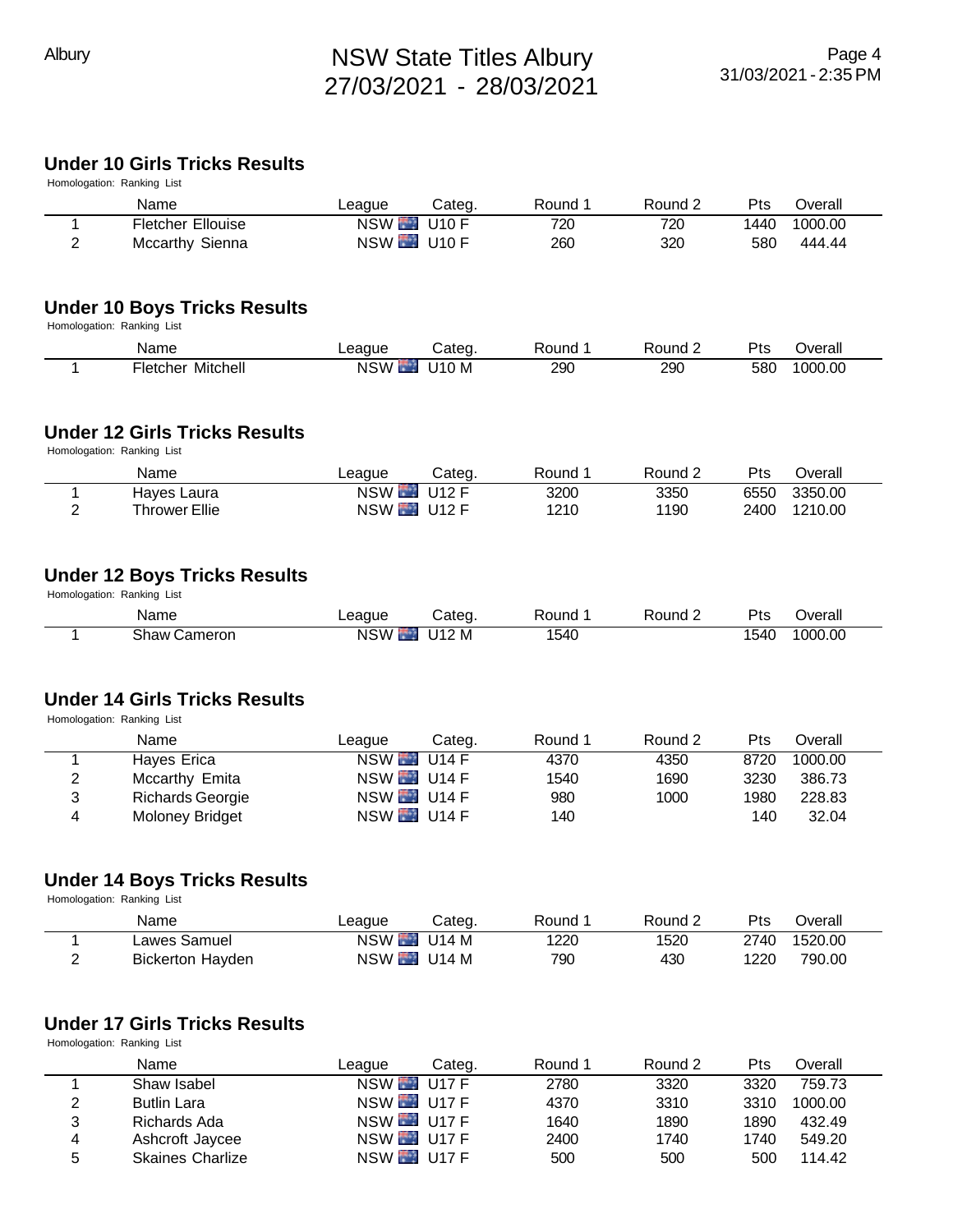# **Under 17 Boys Tricks Results**

|   | UNUGI II DUYS INGAS KESUKS<br>Homologation: Ranking List           |                  |              |         |         |            |         |
|---|--------------------------------------------------------------------|------------------|--------------|---------|---------|------------|---------|
|   | Name                                                               | League           | Categ.       | Round 1 | Round 2 | Pts        | Overall |
| 1 | O'Toole Joel                                                       | NSW <sup>1</sup> | <b>U17 M</b> | 4410    | 4960    | 4960       | 1000.00 |
| 2 | <b>Butlin Lochie</b>                                               | <b>NSW</b> U17 M |              | 3440    | 4040    | 4040       | 814.52  |
| 3 | Lawes Harrison                                                     | <b>NSW U17 M</b> |              | 1650    | 1870    | 1870       | 377.02  |
|   | <b>Under 21 Women Tricks Results</b><br>Homologation: Ranking List |                  |              |         |         |            |         |
|   | Name                                                               | League           | Categ.       | Round 1 | Round 2 | Pts        | Overall |
| 1 | <b>Butlin Grace</b>                                                | NSW <sup>1</sup> | <b>U21 F</b> | 850     | 1090    | 1090       | 1090.00 |
|   | <b>Open Men Tricks Results</b><br>Homologation: Ranking List       |                  |              |         |         |            |         |
|   | Name                                                               | League           | Categ.       | Round 1 | Round 2 | <b>Pts</b> | Overall |
| 1 | <b>Ashcroft Callan</b>                                             | <b>NSW</b>       | Ope M        | 3650    | 5650    | 5650       | 5650.00 |
|   | <b>Over 55 Women Tricks Results</b><br>Homologation: Ranking List  |                  |              |         |         |            |         |
|   | Name                                                               | League           | Categ.       | Round 1 | Round 2 | Pts        | Overall |
| 1 | <b>Buck Cherie</b>                                                 | NSW <sup>1</sup> | <b>O55 F</b> | 1690    |         | 1690       | 1000.00 |
|   | <b>Over 55 Men Tricks Results</b><br>Homologation: Ranking List    |                  |              |         |         |            |         |
|   | Name                                                               | League           | Categ.       | Round 1 | Round 2 | Pts        | Overall |
| 1 | Louder Mark                                                        | NSW <sup>1</sup> | O55 M        | 1600    | 1180    | 2780       | 1000.00 |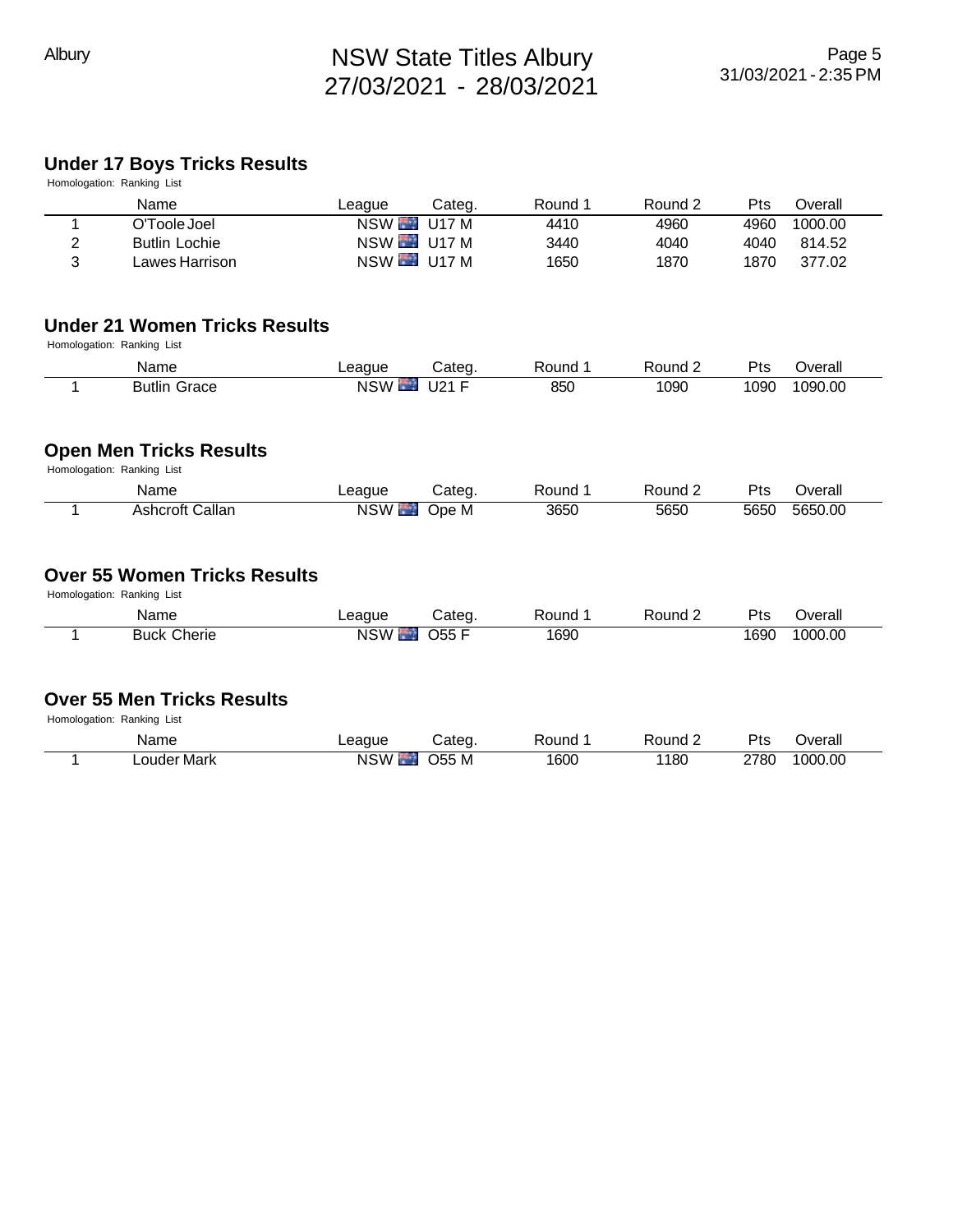# Albury **NSW State Titles Albury** 27/03/2021 - 28/03/2021

# **Under 12 Boys Jump Results**

|                | Under 12 Boys Jump Results<br>Homologation: Ranking List         |                  |              |                   |         |            |         |
|----------------|------------------------------------------------------------------|------------------|--------------|-------------------|---------|------------|---------|
|                | Name                                                             | League           | Categ.       | Round 1           | Round 2 | Pts        | Overall |
| 1              | Shaw Cameron                                                     | NSW <sup>1</sup> | U12 M        | 16.1m             | 16.6m   | 32.7       | 1000.00 |
|                | <b>Under 14 Girls Jump Results</b><br>Homologation: Ranking List |                  |              |                   |         |            |         |
|                | Name                                                             | League           | Categ.       | Round 1           | Round 2 | Pts        | Overall |
| 1              | <b>Hayes Erica</b>                                               | NSW <sup>1</sup> | <b>U14 F</b> | 20.3m             |         | 20.3       | 1000.00 |
|                | <b>Under 17 Girls Jump Results</b><br>Homologation: Ranking List |                  |              |                   |         |            |         |
|                | Name                                                             | League           | Categ.       | Round 1           | Round 2 | Pts        | Overall |
| 1              | <b>Butlin Lara</b>                                               | <b>NSW</b>       | <b>U17 F</b> | 28.7m             | 29.9m   | 29.9       | 1000.00 |
| $\overline{2}$ | Shaw Isabel                                                      | <b>NSW U17 F</b> |              | 24.9m             | 25.7m   | 25.7       | 751.48  |
| 3              | Ashcroft Jaycee                                                  | NSW U17 F        |              | 24.1m             | 23.6m   | 23.6       | 656.80  |
|                | <b>Under 17 Boys Jump Results</b><br>Homologation: Ranking List  |                  |              |                   |         |            |         |
|                | Name                                                             | League           | Categ.       | Round 1           | Round 2 | Pts        | Overall |
| 1              | O'Toole Joel                                                     | NSW <sup>1</sup> | UTM          | 40.1 <sub>m</sub> | 38.9m   | 38.9       | 1000.00 |
| $\overline{2}$ | <b>Butlin Lochie</b>                                             | <b>NSW U17 M</b> |              | 31.5m             | 28.6m   | 28.6       | 572.14  |
|                | <b>Under 21 Men Jump Results</b><br>Homologation: Ranking List   |                  |              |                   |         |            |         |
|                | Name                                                             | League           | Categ.       | Round 1           | Round 2 | Pts        | Overall |
| 1              | <b>Ashcroft Callan</b>                                           | <b>NSW</b>       | $U21$ M      | 39.4m             | 34.8m   | 34.8       | 14.40   |
|                | <b>Over 45 Men Jump Results</b><br>Homologation: Ranking List    |                  |              |                   |         |            |         |
|                | Name                                                             | League           | Categ.       | Round 1           | Round 2 | Pts        | Overall |
| 1              | <b>Ashcroft Graham</b>                                           | <b>NSW</b>       | <b>O45 M</b> | 25.5m             |         | 25.5       | 10.50   |
|                | <b>Over 55 Women Jump Results</b><br>Homologation: Ranking List  |                  |              |                   |         |            |         |
|                | Name                                                             | League           | Categ.       | Round 1           | Round 2 | Pts        | Overall |
| 1              | <b>Buck Cherie</b>                                               | <b>NSW</b>       | <b>O55 F</b> | 0.00 <sub>m</sub> |         | 0.0        |         |
|                | <b>Over 55 Men Jump Results</b><br>Homologation: Ranking List    |                  |              |                   |         |            |         |
|                | Name                                                             | League           | Categ.       | Round 1           | Round 2 | <b>Pts</b> | Overall |

1 Louder Mark NSW 1 055 M 33.8m 33.1m 66.9 1000.00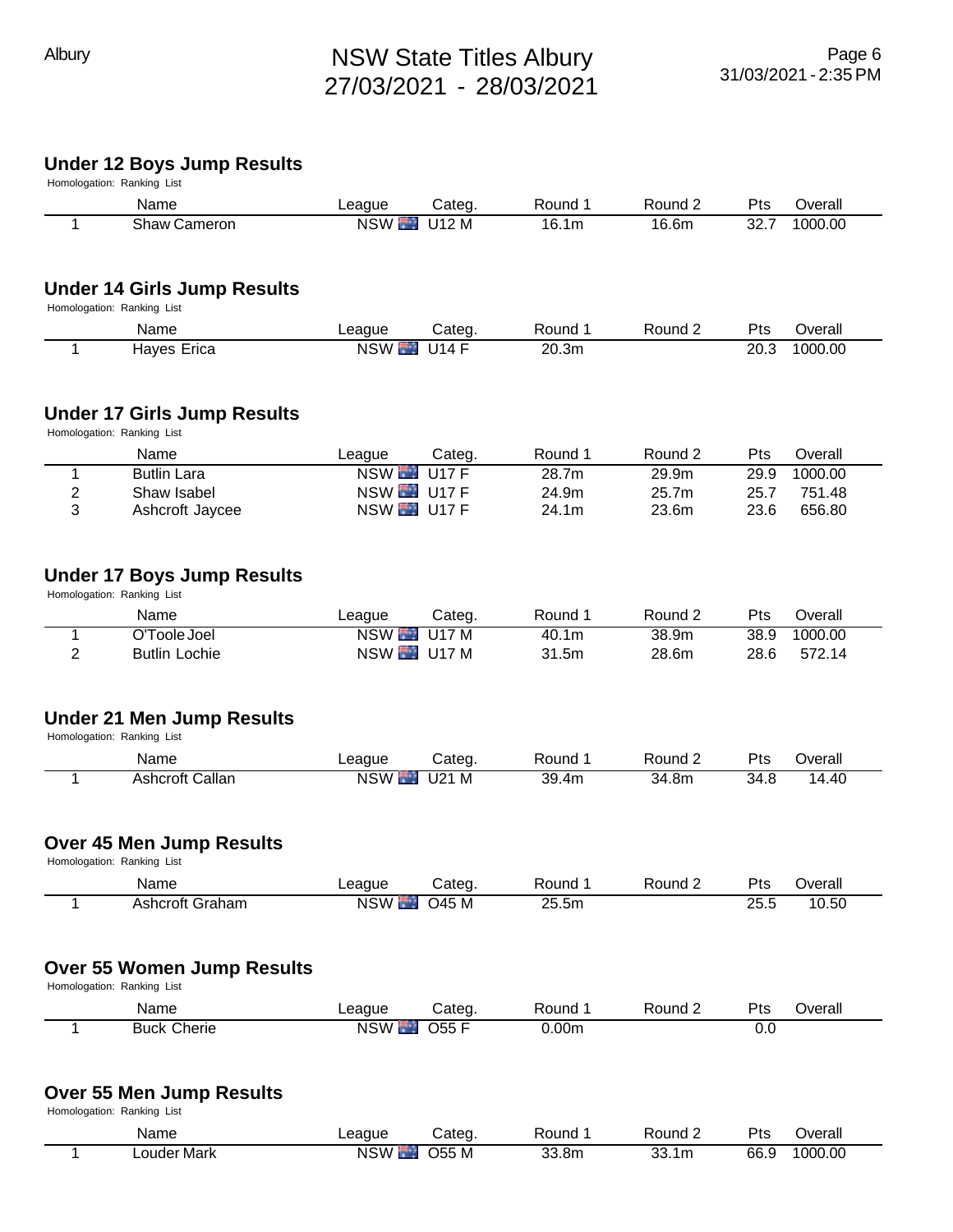### **Under 10 Girls Overall Results**

| Name                     | League | Categ.    | Slalom  | $\tau$ ricks | Jump | <b>Dverall</b> |
|--------------------------|--------|-----------|---------|--------------|------|----------------|
| <b>Fletcher Ellouise</b> |        | NSW U10 F | 1000.00 | 1000.00      |      | 2000.00        |
| Mccarthy Sienna          |        | NSW U10 F | 205.13  | 444.44       |      | 649.57         |

#### **Under 10 Boys Overall Results**

| Name                        | eague                    | `ateo | $\sim$<br>ılon<br>$\sim$ | ⊺ricks      | Jump | <b>Dverall</b> |
|-----------------------------|--------------------------|-------|--------------------------|-------------|------|----------------|
| --<br>Mitchell<br>r letcher | <b>NSW</b><br>ь.<br>____ | 110 M | 1000.00                  | .00<br>1000 |      | 2000<br>00.ر   |

#### **Under 12 Boys Overall Results**

| Name            | .eague     | Categ.          | Slalom  | <b>ricks</b> | Jump    | J∨erall |
|-----------------|------------|-----------------|---------|--------------|---------|---------|
| Shaw<br>Cameron | <b>NSW</b> | U12 M<br>$\sim$ | 1000.00 | 1000.00      | 1000.00 | 3000.00 |

#### **Under 14 Girls Overall Results**

| Name           | ∟eaque     | $\mathsf{\dot{a}}$ ted    | Slalom  | Tricks  | Jump    | <b>Dverall</b> |
|----------------|------------|---------------------------|---------|---------|---------|----------------|
| Erica<br>Haves | <b>NSW</b> | .14F<br>l 14<br><b>In</b> | 1000.00 | 1000.00 | 1000.00 | 3000.00        |

## **Under 17 Girls Overall Results**

| Name               | League     | Categ.               | Slalom  | $\tau$ ricks | Jump    | ⊃verall |
|--------------------|------------|----------------------|---------|--------------|---------|---------|
| <b>Butlin Lara</b> | <b>NSW</b> | <b>■ U17 F</b>       | 1000.00 | 1000.00      | 1000.00 | 3000.00 |
| Shaw Isabel        | <b>NSW</b> | U17F                 | 985.29  | 759.73       | 751.48  | 2496.50 |
| Ashcroft Jaycee    | <b>NSW</b> | $\blacksquare$ U17 F | 602.94  | 549.20       | 656.80  | 1808.94 |

#### **Under 17 Boys Overall Results**

| Name                 | League     | Cateq.                   | Slalom  | $\tau$ ricks | Jump    | ⊃verall |
|----------------------|------------|--------------------------|---------|--------------|---------|---------|
| O'Toole Joel         | <b>NSW</b> | U17 M<br><b>Contract</b> | 1000.00 | 1000.00      | 1000.00 | 3000.00 |
| <b>Butlin Lochie</b> | <b>NSW</b> | and a<br>U17 M           | 438.36  | 814.52       | 572.14  | 1825.02 |

## **Over 55 Women Overall Results**

| Name              | eague      | ;ateo                        | Slalom    | ricks       | Jumr | <b>Jverall</b> |
|-------------------|------------|------------------------------|-----------|-------------|------|----------------|
| ``herie ∶<br>Buck | เรพ<br>N.S | <b>STATE</b><br>$- - -$<br>ᅚ | നറ<br>.00 | 1000<br>.OC |      | 2000.00        |

#### **Over 55 Men Overall Results**

| Name        | _eague     | ;ateq | Slalom  | <b>TICKS</b> | Jump    | Overall |
|-------------|------------|-------|---------|--------------|---------|---------|
| Louder Mark | <b>NSW</b> | ገ55 M | 1000.00 | 1000.00      | 1000.00 | 3000.00 |